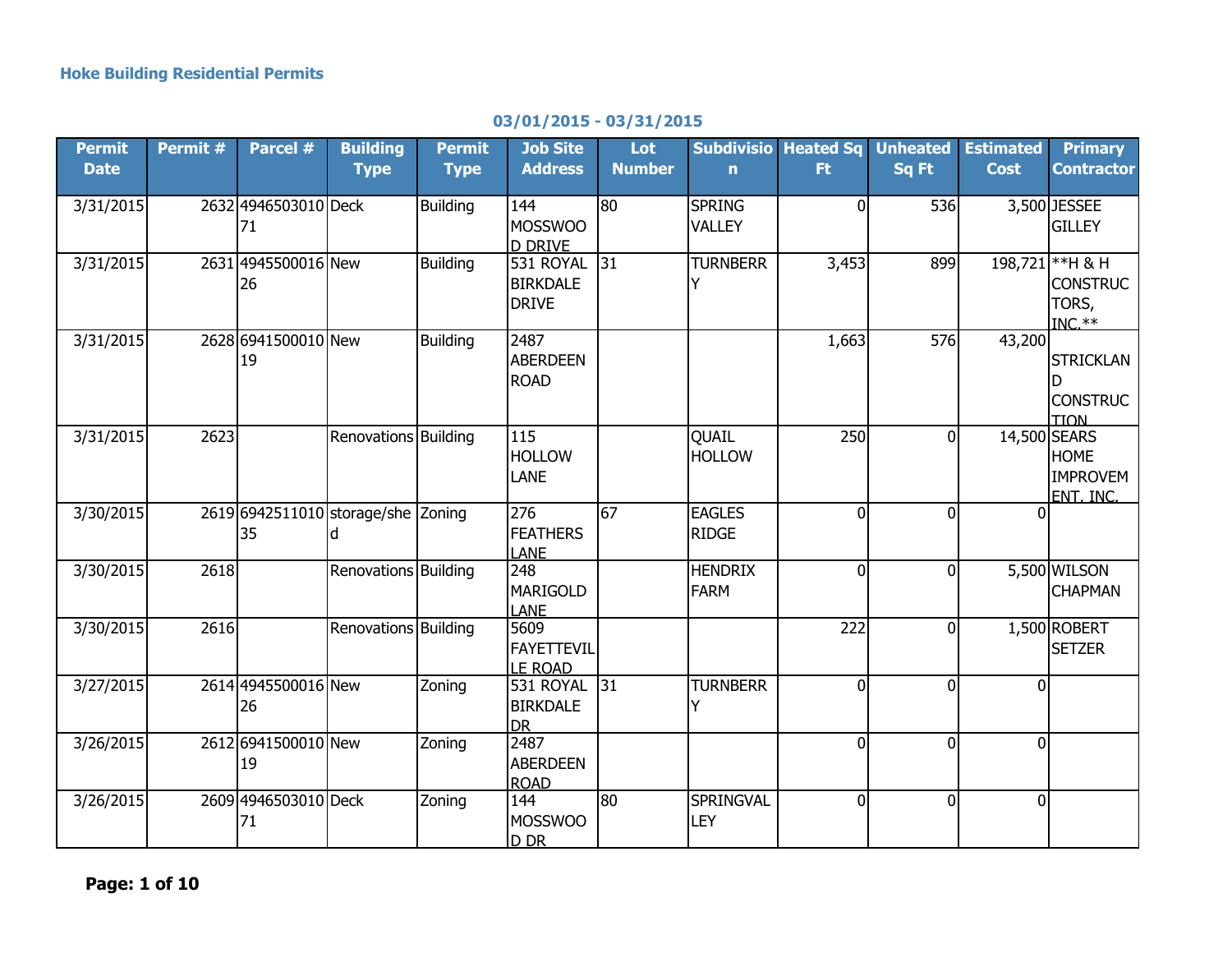| 3/26/2015 | 2608 4945500015 Fence<br>88      | Zoning                 | 210<br><b>WENTWOR</b><br><b>TH DR</b>             | 56             | <b>TURNBERR</b>                  | 0              | $\Omega$ | $\overline{0}$ |                                                            |
|-----------|----------------------------------|------------------------|---------------------------------------------------|----------------|----------------------------------|----------------|----------|----------------|------------------------------------------------------------|
| 3/26/2015 | 2605 4945700010 Singlewide<br>65 | Zoning                 | 105<br><b>DAKOTA DR</b>                           | 47 A           | <b>HARMONY</b><br><b>HEIGHTS</b> | $\overline{0}$ | $\Omega$ | $\overline{0}$ |                                                            |
| 3/26/2015 | 2604 4946604010 Singlewide<br>11 | <b>Building</b>        | 122 SHADY<br><b>VIEW</b><br><b>DRIVE</b>          |                | <b>SHADY</b><br><b>LANE MHP</b>  | $\overline{0}$ | $\Omega$ |                | $0$ 3 & D<br><b>MOBILE</b><br><b>HOME</b><br><b>MOVERS</b> |
| 3/25/2015 | 2603 4946601011 New<br>84        | <b>Building</b>        | 299 YATES<br><b>MILL</b><br><b>STREET</b>         | 160            | WEDGEFIEL<br>D                   | 2,865          | 643      |                | 161,636 ** H & H<br><b>CONSTRUC</b><br>TORS,<br>$INC.**$   |
| 3/25/2015 | 2601 4946601011 New<br>84        | <b>Building</b>        | 191<br><b>TIPPERARY</b><br><b>STREET</b>          | 129            | WEDGEFIEL<br>D                   | 2,300          | 634      |                | 133,386 ** H & H<br><b>CONSTRUC</b><br>TORS,<br>$INC.**$   |
| 3/25/2015 | 2600 4946601011 New<br>84        | <b>Building</b>        | 364 ROYAL<br><b>BIRKDALE</b><br><b>DRIVE</b>      | $\overline{z}$ | <b>TURNBERR</b><br>Y             | 3,453          | 935      |                | 200,751 ** H & H<br><b>CONSTRUC</b><br>TORS,<br>$INC.**$   |
| 3/24/2015 | 2598 6943600010 New<br>41        | Swimming<br>Pool       | <b>2100 JUNE</b><br><b>JOHNSON</b><br><b>ROAD</b> |                |                                  | 0              |          |                | 42,799 CLAYTON<br><b>BRITT &amp;</b><br>SON                |
| 3/24/2015 | 2595 4946604010 Singlewide       | Zoning                 | 122 SHADY<br><b>VIEW DR</b>                       |                |                                  | $\mathbf 0$    | $\Omega$ | U              |                                                            |
| 3/24/2015 | 2593 6941400011 Doublewide<br>04 | Zoning                 | 4220<br><b>TUNRPIKE</b><br><b>ROAD</b>            |                |                                  | 0              | 0        | $\Omega$       |                                                            |
| 3/24/2015 | 2592 2942200011 New<br>59        | Improveme<br>nt/Repair | 142<br><b>ASHGROVE</b><br>LANE                    |                |                                  | 0              | $\Omega$ | $\overline{0}$ |                                                            |
| 3/24/2015 | 2590 4946601011 New<br>84        | Zoning                 | 364 ROYAL<br><b>BIRKDALE</b><br><b>DR</b>         | $\overline{7}$ | <b>TURNBERR</b><br>Y             | $\overline{0}$ | ∩        | $\overline{0}$ |                                                            |
| 3/23/2015 | 2587 4946601011 New<br>84        | Zoning                 | 191<br><b>TIPPERARY</b><br><b>ST</b>              | 129            | WEDGEFIEL<br>D                   | 0              | $\Omega$ | $\mathbf 0$    |                                                            |
| 3/23/2015 | 2586 4946601012 New<br>00        | Zoning                 | 299 YATES<br>MILL ST                              | 160            | WEDGEFIEL<br>D                   | $\overline{0}$ | $\Omega$ | $\overline{0}$ |                                                            |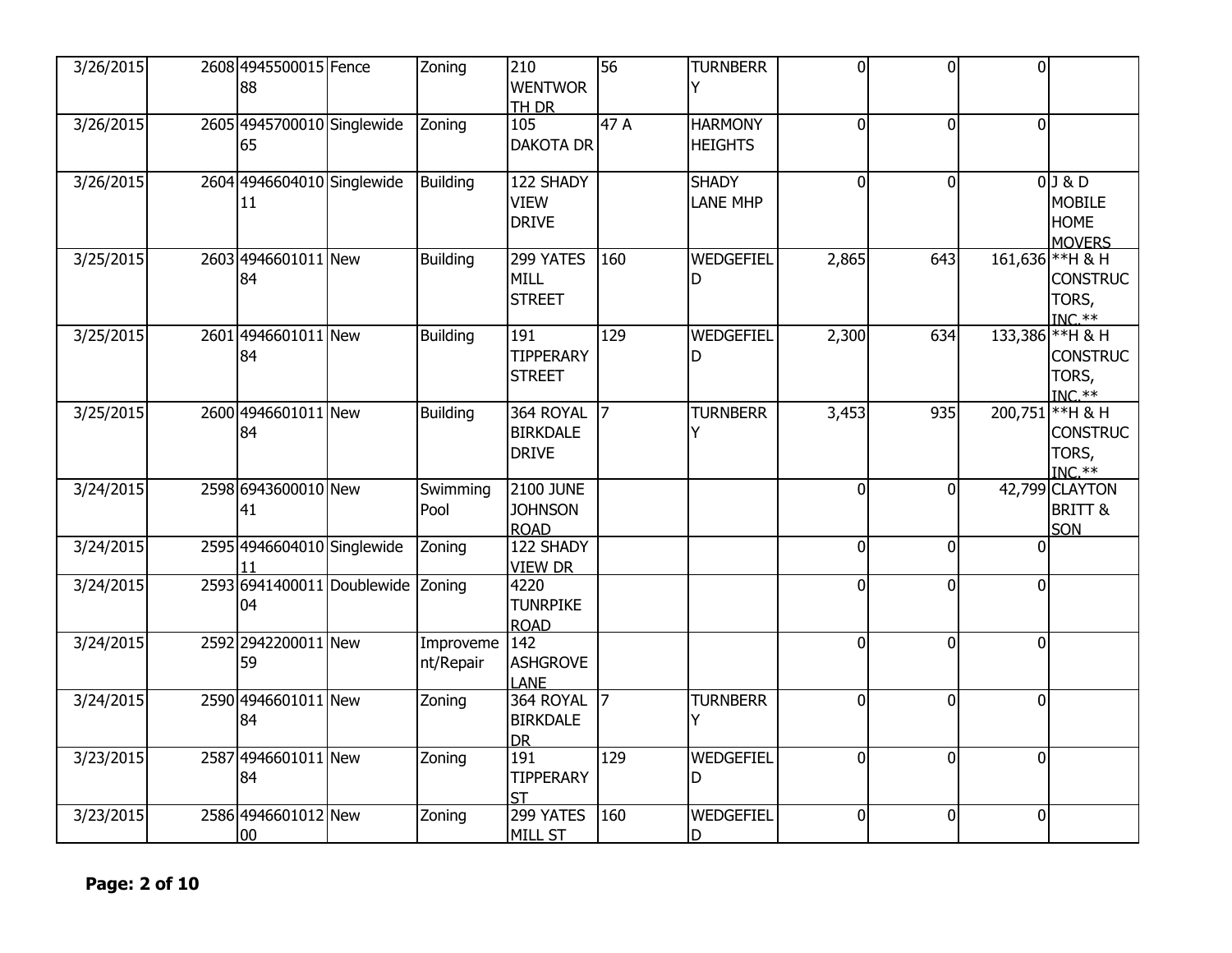| 3/23/2015<br>3/23/2015 | 2584 | 2585 4947300010 New<br>69        | Renovations Building | Building        | 173 HIGH<br><b>LEAF DRIVE</b><br>176                                  | $\overline{3}$  | <b>SHADOW</b><br><b>CREEK</b><br><b>BAYONET</b>      | 3,234<br>0     | 728<br>$\Omega$ | $169,000$ *** | <b>TRISTAR</b><br><b>BUILDING</b><br>&<br><b>DEVELOPM</b><br><b>FNT</b><br>12,500 CHAPMAN- |
|------------------------|------|----------------------------------|----------------------|-----------------|-----------------------------------------------------------------------|-----------------|------------------------------------------------------|----------------|-----------------|---------------|--------------------------------------------------------------------------------------------|
|                        |      |                                  |                      |                 | <b>CITADEL</b><br><b>COURT</b>                                        |                 | <b>GOLF</b><br><b>COURSE</b>                         |                |                 |               | <b>WILSON</b>                                                                              |
| 3/23/2015              | 2583 |                                  | Renovations Building |                 | 1125<br><b>SOUTH</b><br><b>PARKER</b><br><b>CHURCH</b><br><b>ROAD</b> |                 |                                                      | $\overline{0}$ | $\Omega$        |               | 14,400 CHAPMAN-<br><b>WILSON</b>                                                           |
| 3/23/2015              |      | 2581 3941400010 Singlewide<br>30 |                      | <b>Building</b> | 974 JOHN<br><b>RUSSELL</b><br><b>ROAD</b>                             |                 |                                                      | $\overline{0}$ | $\overline{0}$  | $\Omega$      |                                                                                            |
| 3/20/2015              |      | 2574 6940500010 New<br>41        |                      | <b>Building</b> | 819<br><b>FULFORD</b><br>MCMILLIAN<br><b>ROAD</b>                     | $\overline{28}$ | <b>FULFORD</b><br><b>MCMILLIAN</b><br><b>ESTATES</b> | 2,711          | 643             |               | 154,197 ** H & H<br><b>CONSTRUC</b><br>TORS,<br>$INC.**$                                   |
| 3/20/2015              |      | 2573 4947300010 New<br>69        |                      | Building        | 113 OLD<br><b>BLOSSOM</b><br><b>COURT</b>                             | $\overline{37}$ | <b>SHADOW</b><br><b>CREEK</b>                        | 1,992          | 539             | $119,000$ *** | <b>TRISTAR</b><br><b>BUILDING</b><br>&<br><b>DEVELOPM</b><br><b>FNT</b>                    |
| 3/20/2015              |      | 2572 4947300010 New<br>69        |                      | Zoning          | 113 OLD<br><b>BLOSSOM</b>                                             | 37              | <b>SHADOW</b><br><b>CREEK</b>                        | 0              | $\Omega$        | <sup>0</sup>  |                                                                                            |
| 3/20/2015              |      | 2570 4947300010 New<br>69        |                      | Zoning          | 173 HIGH<br><b>LEAF DR</b>                                            | $\overline{3}$  | <b>SHADOW</b><br><b>CREEK</b>                        | $\Omega$       | $\Omega$        | $\Omega$      |                                                                                            |
| 3/19/2015              | 2567 |                                  | Renovations Building |                 | 2307<br>QUIGLEY<br><b>DRIVE</b>                                       |                 |                                                      | 96             | $\overline{0}$  | $\Omega$      |                                                                                            |
| 3/19/2015              |      | 2566 4946602014 New<br>87        |                      | <b>Building</b> | 261 YATES<br>MILL<br><b>STREET</b>                                    | 163             | WEDGEFIEL<br>D                                       | 3,069          | 786             |               | 180,000 ** G & G<br>LAND<br><b>DEVELOPM</b><br>ENT, INC. $**$                              |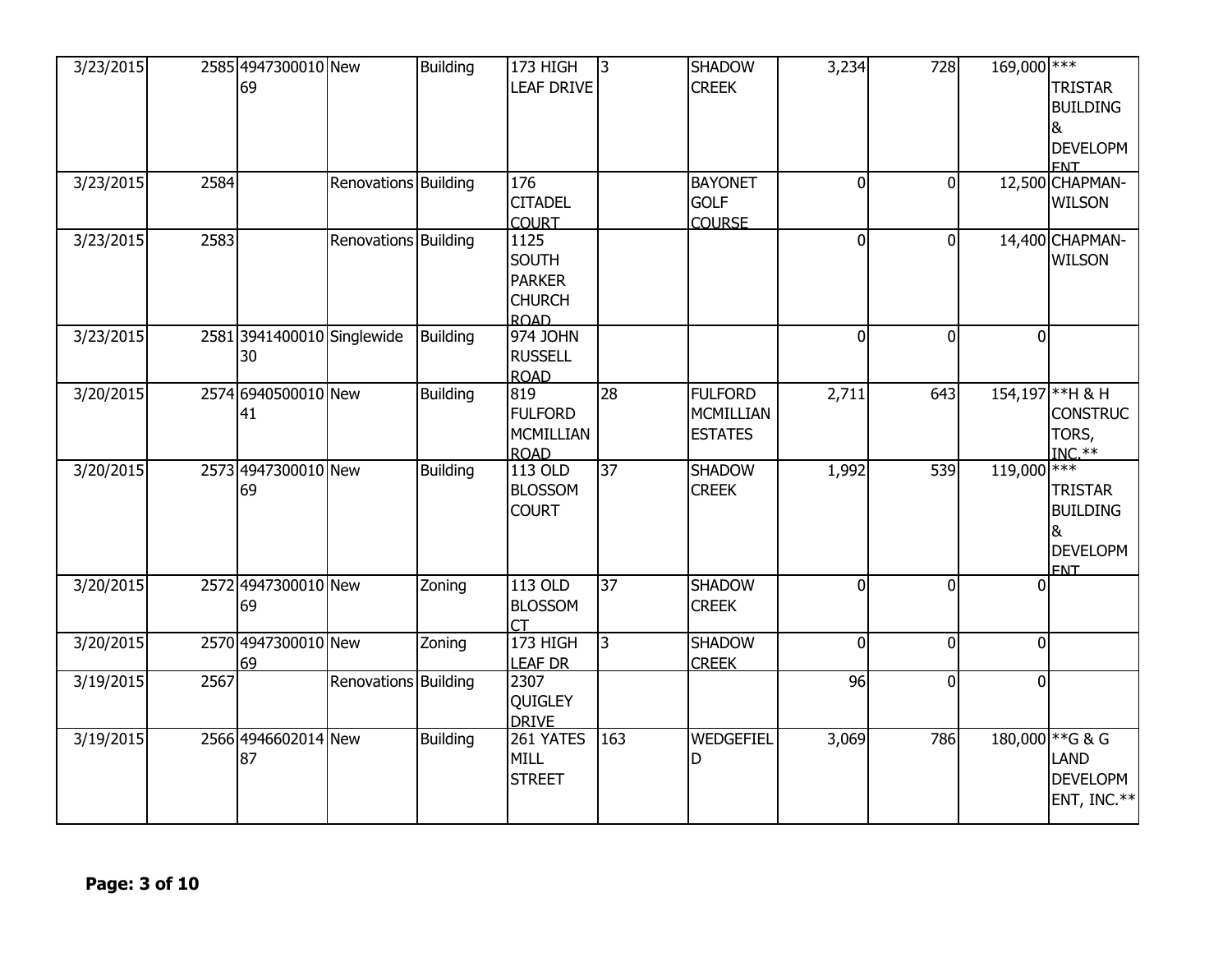| 3/19/2015 |      | 2565 4946602014 New<br>87 |             | <b>Building</b> | 119<br><b>TURNEY</b><br><b>STREET</b>            | 95              | WEDGEFIEL<br>D                | 3,226          | 780      |                | 180,000 ** G & G<br><b>LAND</b><br><b>DEVELOPM</b><br>ENT, INC.** |
|-----------|------|---------------------------|-------------|-----------------|--------------------------------------------------|-----------------|-------------------------------|----------------|----------|----------------|-------------------------------------------------------------------|
| 3/19/2015 |      | 2564 4946602014 New<br>87 |             | <b>Building</b> | 129<br><b>TURNEY</b><br><b>STREET</b>            | 96              | WEDGEFIEL<br>D                | 3,322          | 790      | 180,000 GMC    | <b>CONSTRUC</b><br><b>TION OF NC</b>                              |
| 3/19/2015 |      | 2563 4946602014 New<br>87 |             | <b>Building</b> | <b>207 WIND</b><br><b>SWEPT</b><br><b>STREET</b> | 46              | WEDGEFIEL<br>D                | 2,265          | 1,343    | 180,000 GMC    | <b>CONSTRUC</b><br><b>TION OF NC</b>                              |
| 3/19/2015 |      | 2561 4946602014 New<br>87 |             | <b>Building</b> | 126<br><b>TURNEY</b><br><b>STREET</b>            | 97              | WEDGEFIEL<br>D                | 2,772          | 766      |                | 180,000 ** JERNIGA<br><b>BUILDERS*</b>                            |
| 3/19/2015 |      | 2560 4946602014 New<br>87 |             | <b>Building</b> | <b>195 WIND</b><br><b>SWEPT</b><br><b>STREET</b> | 45              | WEDGEFIEL<br>D                | 2,529          | 769      | 180,000        | <b>**JERNIGA</b><br>BUILDERS*                                     |
| 3/19/2015 |      | 2559 4946602014 New<br>87 |             | Zoning          | 119<br><b>TURNEY ST</b>                          | 95              | WEDGEFIEL<br>D                | $\mathbf{0}$   | $\Omega$ | U              |                                                                   |
| 3/19/2015 |      | 2558 4946602014 New<br>87 |             | Zoning          | 261 YATES<br><b>MILL ST</b>                      | 163             | WEDGEFIEL                     | $\mathbf{0}$   | $\Omega$ | $\mathbf{0}$   |                                                                   |
| 3/19/2015 |      | 2557 4946602014 New       |             | Zoning          | <b>207 WIND</b><br><b>SWEPT ST</b>               | $\overline{46}$ | WEDGEFIEL<br>D                | $\Omega$       | $\Omega$ | <sup>n</sup>   |                                                                   |
| 3/19/2015 |      | 2555 2942200014 New<br>07 |             | <b>Building</b> | 173<br><b>HATTERAS</b><br><b>TRAIL</b>           | $\overline{27}$ | <b>CHERAW</b><br><b>ACRES</b> | 1,217          | 722      | 126,600 ORAL'S | <b>CONSTRUC</b><br>TION CO.                                       |
| 3/19/2015 | 2554 |                           | <b>Deck</b> | <b>Building</b> | 7507<br><b>LAURINBUR</b><br><b>G ROAD</b>        |                 |                               | $\overline{0}$ | 80       |                | 800 CLAYTON<br><b>HOMES</b>                                       |
| 3/19/2015 |      | 2553 4946602014 New<br>87 |             | Zoning          | $\overline{129}$<br><b>TURNEY ST</b>             | 96              | WEDGEFIEL<br>D                | $\Omega$       | $\Omega$ | $\Omega$       |                                                                   |
| 3/19/2015 |      | 2552 4946602014 New<br>75 |             | Zoning          | <b>195 WIND</b><br><b>SWEPT</b><br><b>STREET</b> | $\overline{45}$ | WEDGEFIEL<br>D                | $\overline{0}$ | $\Omega$ | $\Omega$       |                                                                   |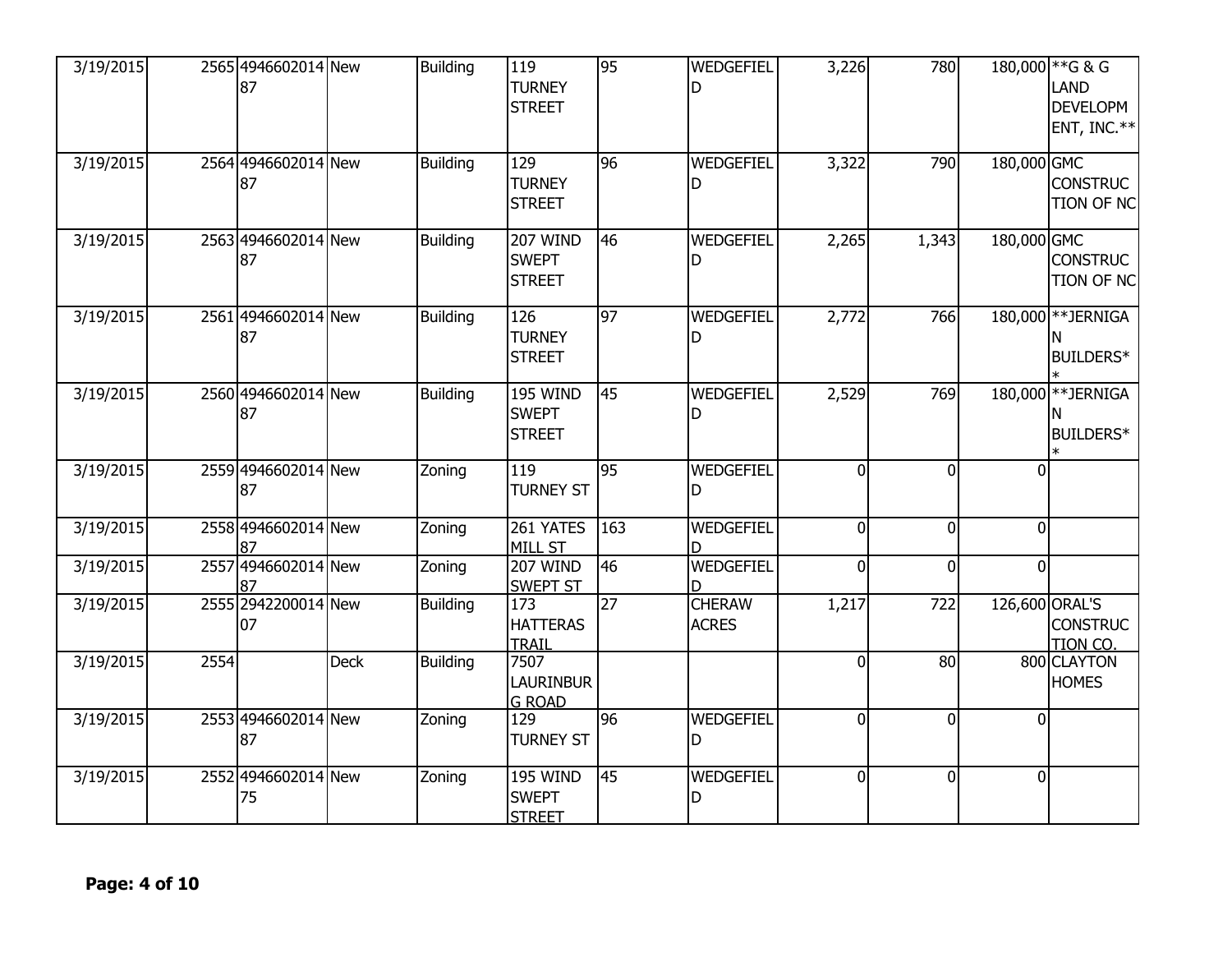| 3/19/2015 |      | 2551 4946602014 New<br>88   |       | Zoning                 | 126<br><b>TURNEY ST</b>              | 97 | WEDGEFIEL<br>D                | $\overline{0}$ | 0              | 0l             |  |
|-----------|------|-----------------------------|-------|------------------------|--------------------------------------|----|-------------------------------|----------------|----------------|----------------|--|
| 3/18/2015 |      | 2548 6943300011 Fence<br>60 |       | Zoning                 | 1595 HAIRE<br><b>ROAD</b>            |    |                               | $\overline{0}$ | 0              | $\mathbf 0$    |  |
| 3/18/2015 | 2547 |                             | Fence | Zoning                 | 1595 HAIRE<br><b>ROAD</b>            |    |                               | $\mathbf 0$    | O              | $\overline{0}$ |  |
| 3/18/2015 |      | 2546 6942511010 New<br>01   |       | Zoning                 | 145<br><b>YELLOWFO</b><br>OT DR      | 60 | <b>EAGLES</b><br><b>RIDGE</b> | $\overline{0}$ | $\Omega$       | $\overline{0}$ |  |
| 3/18/2015 |      | 2545 6942511010 New<br>01   |       | Improveme<br>nt/Repair | 267<br><b>YELLOWFO</b><br>OT DR      | 19 | <b>EAGLES</b><br><b>RIDGE</b> | $\overline{0}$ | 0              | $\mathbf 0$    |  |
| 3/18/2015 |      | 2542 6942511010 New<br>01   |       | Improveme<br>nt/Repair | 267<br><b>YELLOWFO</b><br>OT DR      | 19 | <b>EAGLES</b><br><b>RIDGE</b> | $\mathbf 0$    | O              | $\overline{0}$ |  |
| 3/18/2015 |      | 2541 6942511010 New<br>01   |       | Improveme<br>nt/Repair | 224<br><b>YELLOWFO</b><br>OT DR      | 33 | <b>EAGLES</b><br><b>RIDGE</b> | $\overline{0}$ | $\Omega$       | $\overline{0}$ |  |
| 3/17/2015 |      | 2540 6942511010 New<br>01   |       | Improveme<br>nt/Repair | $\overline{119}$<br>Yellowfoot<br>Dr | 60 | <b>EAGLES</b><br><b>RIDGE</b> | $\overline{0}$ | $\Omega$       | $\mathbf 0$    |  |
| 3/17/2015 |      | 2539 6942511010 New<br>01   |       | Improveme<br>nt/Repair | $\overline{119}$<br>Yellowfoot<br>Dr | 59 | <b>EAGLES</b><br><b>RIDGE</b> | 0              | $\Omega$       | $\overline{0}$ |  |
| 3/18/2015 |      | 2538 6942511010 New<br>01   |       | Zoning                 | 115<br>WHITETAIL                     | 34 | <b>EAGLES</b><br><b>RIDGE</b> | $\overline{0}$ | $\overline{0}$ | $\overline{0}$ |  |
| 3/17/2015 |      | 2537 6942511010 New<br>01   |       | Improveme<br>nt/Repair | 135<br><b>Whitetail Ct</b>           | 35 | <b>EAGLES</b><br><b>RIDGE</b> | $\overline{0}$ | $\Omega$       | $\overline{0}$ |  |
| 3/17/2015 |      | 2536 6942511010 New<br>01   |       | Improveme<br>nt/Repair | 115<br><b>Whitetail Ct</b>           | 34 | <b>EAGLES</b><br><b>RIDGE</b> | 0              | $\overline{0}$ | $\overline{0}$ |  |
| 3/17/2015 |      | 2535 6942511010 New<br>01   |       | Improveme<br>nt/Repair | 1224<br><b>YELLOWFO</b><br>OT DR     | 33 | <b>EAGLES</b><br><b>RIDGE</b> | $\overline{0}$ | $\overline{0}$ | $\overline{0}$ |  |
| 3/17/2015 |      | 2534 6942511010 New<br>01   |       | Improveme<br>nt/Repair | 242<br><b>YELLOWFO</b><br>OT DR      | 32 | <b>EAGLES</b><br><b>RIDGE</b> | $\overline{0}$ | $\Omega$       | $\overline{0}$ |  |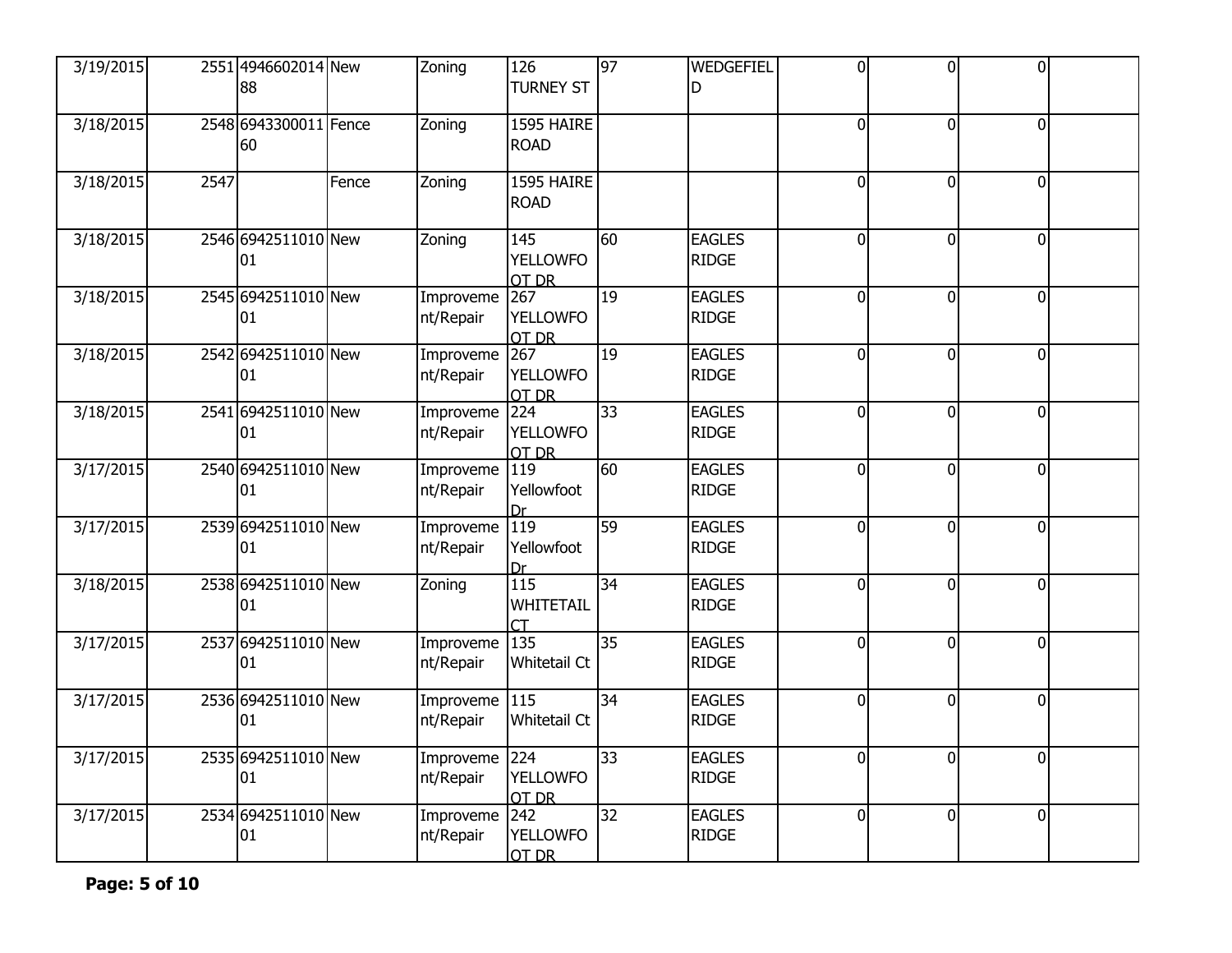| 3/17/2015 |      | 2533 6942511010 New       |          | Improveme<br>nt/Repair     | 317YELLOW 22<br><b>FOOT DR</b>               |                 | <b>EAGLES</b><br><b>RIDGE</b>  | $\mathbf 0$    | $\vert$ 0 | $\overline{0}$ |                                                                                           |
|-----------|------|---------------------------|----------|----------------------------|----------------------------------------------|-----------------|--------------------------------|----------------|-----------|----------------|-------------------------------------------------------------------------------------------|
| 3/17/2015 |      | 2532 6942511010 New<br>01 |          | Improveme 297<br>nt/Repair | <b>YELLOWFO</b><br>OT DR                     | $\overline{21}$ | <b>EAGLES</b><br><b>RIDGE</b>  | 0              | $\Omega$  | $\overline{0}$ |                                                                                           |
| 3/17/2015 |      | 2531 6942511010 New<br>01 |          | Improveme<br>nt/Repair     | 283<br><b>YELLOWFO</b><br>OT DR              | 20              | <b>EAGLES</b><br><b>RIDGE</b>  | 0              | $\Omega$  | $\overline{0}$ |                                                                                           |
| 3/17/2015 |      | 2530 6942511010 New<br>01 |          | Improveme<br>nt/Repair     | 267<br><b>YELLOWFO</b><br>OT DR              | 19              | <b>EAGLES</b><br><b>RIDGE</b>  | 0              | $\Omega$  | $\overline{0}$ |                                                                                           |
| 3/17/2015 | 2523 |                           | Garage   | <b>Building</b>            | 166<br><b>GREGORIO</b><br><b>LANE</b>        |                 |                                | 0              | 864       |                | 0 WAYNE T.<br><b>YOUNTS</b><br><b>REALTY &amp;</b><br><b>CONSTRUC</b><br>TION INC         |
| 3/17/2015 |      | 2522 5941700010 New<br>04 |          | <b>Building</b>            | 166<br><b>GREGORIO</b><br>LANE               |                 |                                | 4,162          | 5,807     |                | 400,000 WAYNE T.<br><b>YOUNTS</b><br><b>REALTY &amp;</b><br><b>CONSTRUC</b><br>TION, INC. |
| 3/17/2015 |      | 2519 5941700010 New<br>04 |          | Zoning                     | 166<br><b>GREGORIO</b><br><b>SLANE</b>       |                 |                                | 0              | $\Omega$  | 0              |                                                                                           |
| 3/16/2015 | 2516 |                           | Addition | <b>Building</b>            | 122<br><b>LIVINGSTO</b><br>N DRIVE           |                 | <b>GALATIA</b><br><b>HILLS</b> | 0              | 180       |                | 8,500 CORNE'S<br><b>HOME</b><br><b>IMPROVEM</b><br><b>ENT</b>                             |
| 3/13/2015 |      | 2514 6942511010 New<br>01 |          | Zoning                     | 317<br><b>YELLOWFO</b><br>OT DR              | 22              | <b>EAGLES</b><br><b>RIDGE</b>  | $\overline{0}$ | $\Omega$  | ΩI             |                                                                                           |
| 3/13/2015 |      | 2513 6942511010 New<br>01 |          | Zoning                     | 119<br><b>YELLOWFO</b><br>OT DR              | 29              | <b>EAGLES</b><br><b>RIDGE</b>  | $\overline{0}$ | $\Omega$  | $\overline{0}$ |                                                                                           |
| 3/13/2015 |      | 2512 6942511010 New<br>01 |          | Zoning                     | 242<br><b>YELLOWFO</b><br>OT DR              | 32              | <b>EAGLES</b><br><b>RIDGE</b>  | $\overline{0}$ | $\Omega$  | $\overline{0}$ |                                                                                           |
| 3/13/2015 |      | 2511 4945500016 New<br>27 |          | Building                   | 517 ROYAL<br><b>BIRKDALE</b><br><b>DRIVE</b> | 32              | <b>TURNBERR</b><br>Y           | 2,825          | 641       |                | 159,839 ** H & H<br><b>CONSTRUC</b><br>TORS,<br>$INC.**$                                  |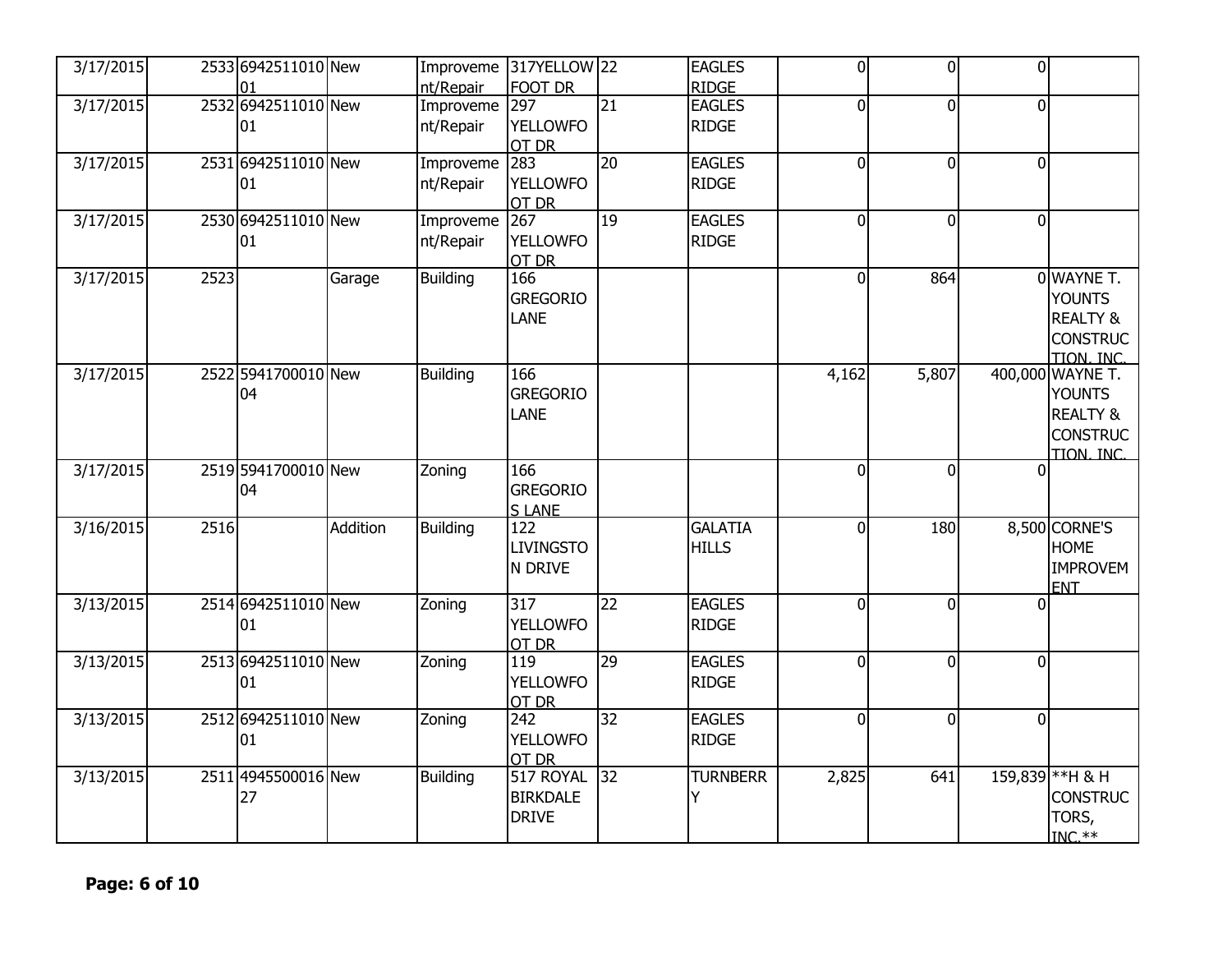| 3/13/2015 | 2510 6942511010 New<br>01   | Zoning            | 297<br><b>YELLOWFO</b><br>OT DR              | $\overline{21}$ | <b>EAGLES</b><br><b>RIDGE</b> | $\overline{0}$ | $\overline{0}$ | 0l             |                                                          |
|-----------|-----------------------------|-------------------|----------------------------------------------|-----------------|-------------------------------|----------------|----------------|----------------|----------------------------------------------------------|
| 3/13/2015 | 2509 6942511010 New<br>01   | Zoning            | 283<br><b>YELLOWFO</b><br>OT DR              | 20              | <b>EAGLES</b><br><b>RIDGE</b> | $\overline{0}$ | $\Omega$       | $\overline{0}$ |                                                          |
| 3/13/2015 | 2508 4946602014 New<br>83   | <b>Building</b>   | 206 YATES<br><b>MILL</b><br><b>STREET</b>    | $\overline{92}$ | WEDGEFIEL<br>D                | 2,865          | 643            |                | 161,897 ** H & H<br><b>CONSTRUC</b><br>TORS,<br>$INC.**$ |
| 3/13/2015 | 2507 4945500016 New<br>17   | <b>Building</b>   | 498 ROYAL<br><b>BIRKDALE</b><br><b>DRIVE</b> | 16              | <b>TURNBERR</b>               | 2,865          | 643            |                | 161,897 ** H & H<br><b>CONSTRUC</b><br>TORS,<br>$INC.**$ |
| 3/13/2015 | 2506 4945500016 New<br>27   | Zoning            | 517 ROYAL<br><b>BIRKDALE</b><br><b>DR</b>    | 32              | <b>TURNBERR</b><br>Υ          | 0              | $\Omega$       | 0              |                                                          |
| 3/13/2015 | 2505 4945500016 New<br>17   | Zoning            | 498 ROYAL<br><b>BIRKDALE</b><br><b>DR</b>    | $\overline{16}$ | <b>TURNBERR</b><br>Y          | $\overline{0}$ | $\Omega$       | $\mathbf{0}$   |                                                          |
| 3/13/2015 | 2504 4945500016 New<br>47   | <b>Building</b>   | 181<br><b>WENTWOR</b><br>TH DRIVE            | 74              | <b>TURNBERR</b>               | 3,453          | 899            |                | 198,721 ** H & H<br><b>CONSTRUC</b><br>TORS,<br>$INC.**$ |
| 3/13/2015 | 2503 4946602014 New<br>82   | <b>Building</b>   | 216 YATES<br><b>MILL</b><br><b>STREET</b>    | 91              | WEDGEFIEL<br>D                | 2,434          | 647            |                | 140,463 ** H & H<br><b>CONSTRUC</b><br>TORS,<br>$INC.**$ |
| 3/13/2015 | 2502 4946602014 New<br>83   | Zoning            | 206 YATES<br>MILL<br><b>STREET</b>           | 92              | WEDGEFIEL<br>D                | $\overline{0}$ | $\Omega$       | $\Omega$       |                                                          |
| 3/12/2015 | 2497 4946602014 New<br>80   | <b>Building</b>   | 248 YATES<br><b>MILL</b><br><b>STREET</b>    | 89              | WEDGEFIEL<br>D                | 2,300          | 634            |                | 133,386 ** H & H<br><b>CONSTRUC</b><br>TORS,<br>$INC.**$ |
| 3/12/2015 | 2496 4944500010 New<br>12   | Sign<br>(lighted) | 4545<br><b>FAYETTEVIL</b><br><b>LE ROAD</b>  |                 |                               | 0              | $\Omega$       |                | 900 PARISH<br>SIGNS &<br><b>SERVICE</b>                  |
| 3/12/2015 | 2495 4944500010 Other<br>12 | Zoning            | 4545<br><b>FAYETTEVIL</b><br><b>LE ROAD</b>  |                 |                               | $\overline{0}$ | $\Omega$       | $\Omega$       |                                                          |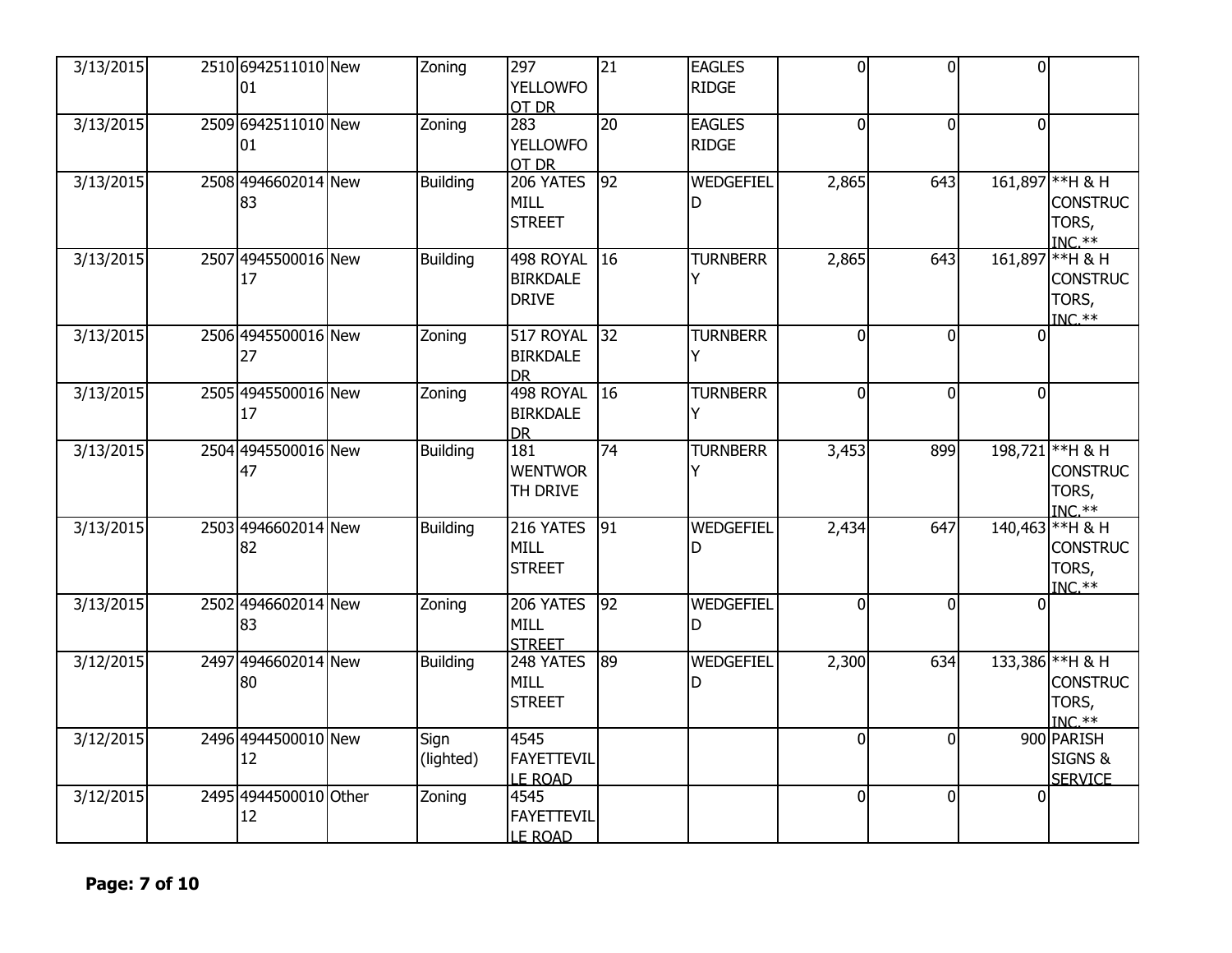| 3/12/2015 |      | 2494 4946602014 New                    |                     | Zoning                 | 248 YATES                                                  | 89              | WEDGEFIEL                     | 0              | $\Omega$ | $\overline{0}$ |                                                    |
|-----------|------|----------------------------------------|---------------------|------------------------|------------------------------------------------------------|-----------------|-------------------------------|----------------|----------|----------------|----------------------------------------------------|
| 3/12/2015 |      | 80<br>2492 3941400010 Singlewide<br>79 |                     | <b>Building</b>        | <b>MILL ST</b><br>155<br><b>PALMER</b><br><b>FARM ROAD</b> |                 | D                             | 0              | $\Omega$ |                | 0 DONNIE'S<br>MH<br><b>SERVICE</b>                 |
| 3/12/2015 |      | 2491 3941400010 Singlewide<br>79       |                     | Zoning                 | 155<br><b>PALMER</b><br><b>FARM RD</b>                     |                 |                               | 0              | $\Omega$ | $\overline{0}$ |                                                    |
| 3/12/2015 |      | 24874946602014New<br>82                |                     | Zoning                 | 216 YATES<br>MILL ST                                       | $\sqrt{91}$     | <b>WEDGEFIEL</b><br>D         | $\overline{0}$ | $\Omega$ | $\overline{0}$ |                                                    |
| 3/12/2015 |      | 2486 4945500016 New<br>47              |                     | Zoning                 | 181<br><b>WENTWOR</b><br><b>TH DR</b>                      | 74              | <b>TURNBERR</b><br>Y          | 0              | $\Omega$ | $\overline{0}$ |                                                    |
| 3/12/2015 | 2485 |                                        | Doublewide Building |                        | 796<br><b>EDINBURG</b><br><b>H ROAD</b>                    |                 |                               | 0              | $\Omega$ | $\overline{0}$ |                                                    |
| 3/11/2015 |      | 2481 2942200014 New<br>07              |                     | Zoning                 | 173<br><b>HATTERAS</b><br><b>TRAIL</b>                     | $\overline{27}$ | <b>CHERAW</b><br><b>ACRES</b> | 0              | $\Omega$ | $\overline{0}$ |                                                    |
| 3/10/2015 |      | 2474 1940000010 New<br>16              |                     | Improveme<br>nt/Repair | S McPhatter<br>Rd                                          |                 |                               | 0              | $\Omega$ | $\overline{0}$ |                                                    |
| 3/10/2015 |      | 2473 1940000010 New<br>16              |                     | Zoning                 | 2651<br><b>SPRING</b><br><b>HILL ROAD</b>                  |                 |                               | 0              | $\Omega$ | $\overline{0}$ |                                                    |
| 3/10/2015 |      | 2472 6942409010 Singlewide<br>06       |                     | Improveme<br>nt/Repair | 222 QUAIL<br><b>DR</b>                                     | $42 - B$        | Forest<br>Creek               | 0              | $\Omega$ | $\overline{0}$ |                                                    |
| 3/10/2015 |      | 2471 6942409010 Singlewide<br>06       |                     | Zoning                 | 222 QUAIL<br><b>DR</b>                                     |                 |                               | $\mathbf 0$    | $\Omega$ | $\overline{0}$ |                                                    |
| 3/9/2015  |      | 2469 4946603010 Singlewide<br>01       |                     | <b>Building</b>        | 410<br><b>HEYBUD</b><br><b>DRIVE</b>                       | 95              | <b>GREEN</b><br>PINES MHP     | $\overline{0}$ | $\Omega$ |                | 0CHOO'S<br><b>MOBILE</b><br><b>HOME</b><br>TRANSIT |
| 3/6/2015  |      | 2463 4947300010 New<br>23              |                     | Zoning                 | 120 TIMBER 41<br>LANE                                      |                 | <b>SHADOW</b><br><b>CREEK</b> | $\overline{0}$ | $\Omega$ | <sup>0</sup>   |                                                    |
| 3/6/2015  |      | 2461 4945604012 Other<br>89            |                     | Sign (non-<br>lighted) | 282<br><b>OAKRIDGE</b><br><b>DRIVE</b>                     |                 |                               | 0              | 100      |                | 4,000 CANYON<br>STONE INC.                         |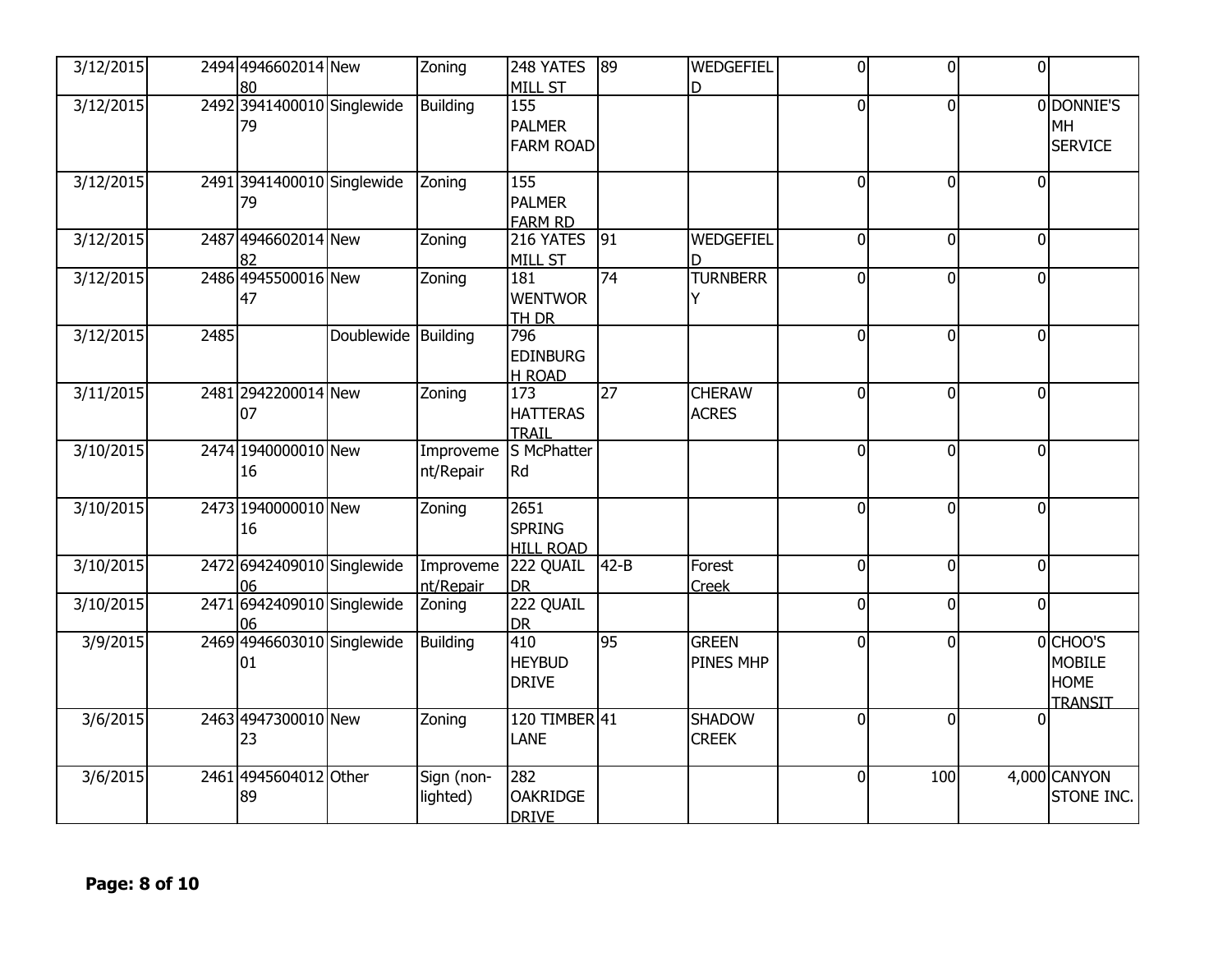| 3/6/2015 |      | 2460 4945604012 Other<br>89      |                      | Zoning          | 282<br><b>OAKRIDGE</b><br><b>DR</b>            |     |                                    | $\overline{0}$   | $\Omega$ | 0l             |                                               |
|----------|------|----------------------------------|----------------------|-----------------|------------------------------------------------|-----|------------------------------------|------------------|----------|----------------|-----------------------------------------------|
| 3/6/2015 | 2459 |                                  | Renovations Plumbing |                 | 1421<br><b>GAINEY</b><br><b>ROAD</b>           |     |                                    | $\overline{0}$   | $\Omega$ |                | 800 RURAL<br><b>CHAVIS</b><br><b>PLUMBING</b> |
| 3/5/2015 |      | 2456 4948503010 New<br>57        |                      | Zoning          | 683<br><b>BAREFOOT</b><br><b>ROAD</b>          |     |                                    | 0                | $\Omega$ | U              |                                               |
| 3/4/2015 |      | 2443 4946602013 New<br>82        |                      | <b>Building</b> | 122<br>WEDGEFIEL<br><b>D DRIVE</b>             | 199 | WEDGEFIEL<br>D                     | 3,453            | 899      |                | 217,800 ** H & H<br>HOMES**                   |
| 3/4/2015 |      | 2442 4946400012 Garage<br>13     |                      | <b>Building</b> | 855 POSEY<br><b>FARM ROAD</b>                  |     |                                    | $\boldsymbol{0}$ | 1,200    |                | 50,000 BUILDERS<br><b>ELECTRIC</b>            |
| 3/4/2015 |      | 2441 4946602013 New<br>82        |                      | Zoning          | 122<br>WEDGEFIEL<br>D <sub>DR</sub>            | 199 | WEDGEFIEL<br>D                     | 0                | $\Omega$ | $\overline{0}$ |                                               |
| 3/4/2015 |      | 2440 4945700010 Singlewide<br>34 |                      | <b>Building</b> | 120<br><b>DAKOTA</b><br><b>DRIVE</b>           |     | <b>HARMONY</b><br><b>HEIGHTS</b>   | $\overline{0}$   | $\Omega$ |                | 0 DAVIS MH<br><b>MOVING</b><br>INC.           |
| 3/4/2015 |      | 2439 4945700010 Singlewide<br>34 |                      | Zoning          | 120<br><b>DAKOTA DR</b>                        |     | <b>HARMONY</b><br><b>HEIGHT</b>    | $\overline{0}$   | $\Omega$ | <sup>0</sup>   |                                               |
| 3/4/2015 |      | 2438 4946604013 Other<br>05      |                      | Zoning          | 132<br><b>SPILLBERG</b>                        | 172 | <b>BRIDGEPOR</b><br>Т              | 0                | $\Omega$ | $\overline{0}$ |                                               |
| 3/4/2015 |      | 2437 4946400012 Garage<br>13     |                      | Zoning          | 855 POSEY<br><b>FARM ROAD</b>                  |     |                                    | 0                | $\Omega$ | $\overline{0}$ |                                               |
| 3/4/2015 |      | 2436 6944510010 New              |                      | Zoning          | 173 NOBLE<br><b>DR</b>                         |     |                                    | $\overline{0}$   | $\Omega$ | $\overline{0}$ |                                               |
| 3/4/2015 |      | 2434 4947603016 Fence<br>57      |                      | Zoning          | 641<br><b>HOGART ST</b>                        | 148 | <b>BRIDGEPOR</b>                   | 0                | $\Omega$ | $\overline{0}$ |                                               |
| 3/3/2015 |      | 2426 4945604011 New<br>27        |                      | <b>Building</b> | <b>107 VAN</b><br><b>BUREN</b><br><b>DRIVE</b> | 18  | <b>LIBERTY</b><br><b>POINT</b>     | 2,722            | 597      | 56,500 ROY     | <b>BRANCH</b>                                 |
| 3/3/2015 |      | 2424 4945500016 New<br>68        |                      | Building        | 125<br><b>TRANQUILI</b><br>TY DRIVE            | 13  | <b>WHISPERIN</b><br><b>G WINDS</b> | 3,748            | 1,296    |                | 300,000 ** LUMBEE<br>QUALITY<br>BUILDERS*     |